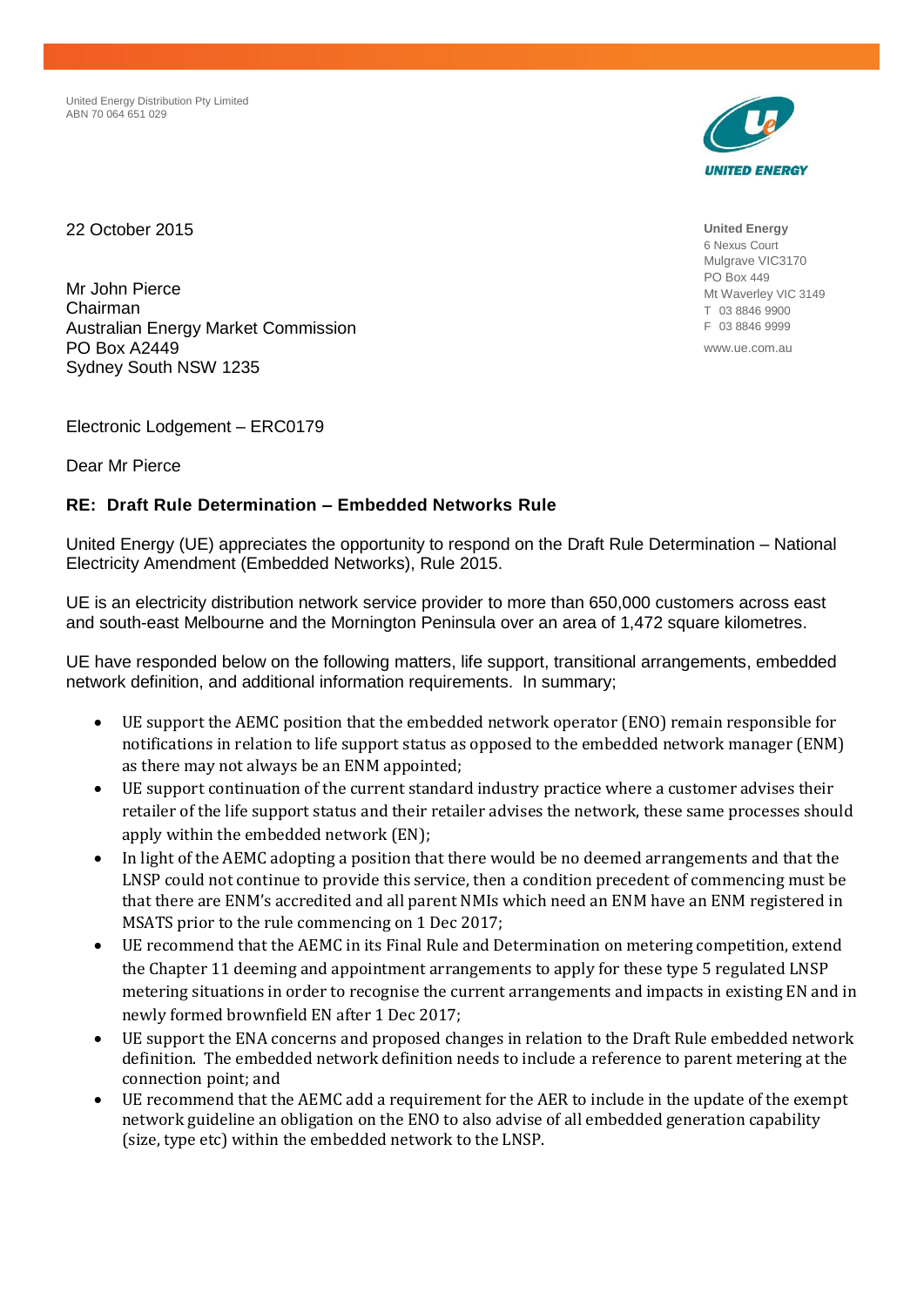

# **Life support**

UE support the AEMC position that the ENO remain responsible for notifications in relation to life support status as opposed to the ENM as there may not always be an ENM appointed.

UE support continuation of the current standard industry practice where a customer advises their retailer of the life support status and their retailer advises the network. UE recognise that a customer could also advise their network rather than the retailer and then the network will need to advise the retailer.

It is better if the practice adopted in the embedded network is kept as close to the current practice as possible, particularly given that the retailer can arrange remote disconnection with the MC in future. The customer should advise their retailer (whether on market retailer or exempt seller), who must advise the local network (where the customer is a direct connection, the LNSP or the ENO where the customer is within an exempt network). The ENO needs to advise the parent retailer and the ENM (where relevant). The parent retailer needs to advise the LNSP. The LNSP needs to register the parent NMI as life support in MSATS and the ENM will need to register the child NMI as life support where the child is second tier and in MSATS.

### **Transition – Condition Precedent, ENM assigned**

The Draft Determination recognises that there are benefits in coordinating the procedural and IT changes for the embedded network manager rule and the metering competition rule. The proposed timeframe develops the embedded network manager service level procedure in 7 months and then allows a 9 month period for the potential ENM's to develop systems and processes to meet the ENM requirements, develop acceptable paperwork to seek accreditation, participate in industry testing (B2B and B2M), gain accreditation and then be registered in MSATS against the required parent NMI's.

In light of the AEMC adopting a position that there would be no deemed arrangements and that the LNSP could not continue to provide this service, then a condition precedent of commencing must be that there are ENM's accredited and all parent NMIs which need an ENM have an ENM registered in MSATS prior to the rule commencing on 1 Dec 2017.

## **Transition – Existing EN and Brownfield EN**

There would be benefit in the Final Determination clarifying the arrangements where the LNSP has provided the NMIs and metering for second tier children and how this will be transitioned. The CATS procedures contemplate that the local retailer of the embedded network (the parent FRMP) would create and maintain NMIs however the MSATS IT system to date has only allowed the LNSP this capability.

The LNSP has undertaken this role for the last decade and used its LNSP allocated NMIs to assign to embedded network children. The LNSP has created and maintained the embedded network NMI, including selecting the RP and other roles as part of the NMI creation to allow retailer of choice. The CATS procedures allow rights of objection as bad party or not responsible in relation to the RP role. The CATS procedures do not automatically allocate the RP to the retailer, unless the retailer chooses to offer the child type 4 metering. Where type 5 is provided as the standard regulated interval meter alternative, under the NER, the LNSP is responsible for this metering and AEMO has in the past taken a view that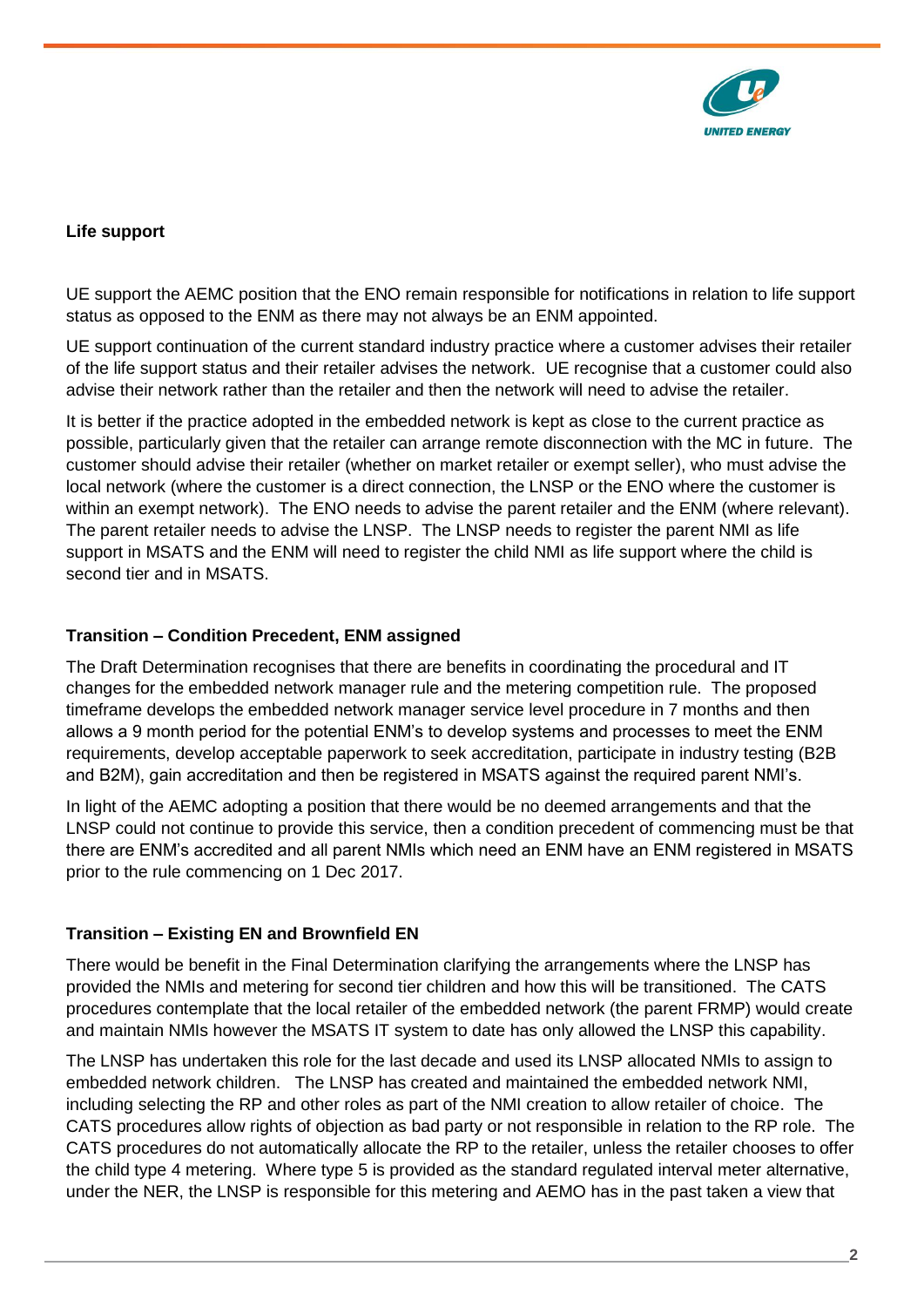

these second tier children are deemed to be on the LNSPs network and treated like any other NEM connection.

The AEMO Embedded Network Guidelines that have been in operation since 2009 support this view;

*'6. Metering requirements and responsibilities for downstream NMIs registered in MSATS are the same as for all other market NMIs under the Rules and the Metrology Procedure. Including if child meters are eligible to be manually read this will be the responsibility of the LNSP associated with the parent connection point.'<sup>1</sup>*

The AEMO Embedded Network Guideline also states:

*'The metering installation for any child metering points that are set to active must also be installed and maintained in accordance with the Rules and the Metrology Procedure. These connection points are regarded as NEM connection points for the purpose of metrology. The responsible person for the child metering installation is also determined in accordance with the Rules.'<sup>2</sup>*

*'The RP must be the FRMP or the LNSP in accordance with the Rules based on instructions from the FRMP.'<sup>3</sup>*

When establishing a second tier child connection the winning retailer would have requested the LNSP to create the NMI within the embedded network and would have outlined the NEM roles to be attached to that NMI and the required meter type. The LNSP manually read interval meters have been a cheaper option for these customers than a competitively provided remotely read interval meter.

UE re-iterate its earlier position that there needs to be a grandfathering arrangement for the LNSPs type 5 meters (including AMI meters) currently on second tier children and does not concur with the AEMC view that 'LNSPs are therefore not the responsible person under the current version of the NER in the scenario described'.<sup>4</sup> UE consider that the NER and the procedures and guidelines need to be read together.

UE suggest that the deeming and appointment arrangements in the proposed NER for metering competition deal with these legacy arrangements where type 5 meters (including AMI meters) were provided as a regulated or cheaper option for the second tier children so they could select their retailer of choice.

The Draft Rule for Metering Competition and Related Services below is limited to the LNSP being RP (and day 1 MC) only for direct connections onto the LNSP network and does not recognise these legacy arrangements, where in the case of Victoria, AMI meters have been installed as type 5.

#### **11.78.7 Metering Coordinator for type 5 or 6 metering installation from effective date**

(a) On and from the effective date, a *Local Network Service Provider* that was the *responsible person* for a type 5 or 6 *metering installation* connected to, or proposed to be connected to, the *Local Network Service Provider's network* under clause 7.2.3(a)(2) or clause 9.9C.3 immediately before the effective date must be appointed as the *Metering Coordinator* by the *financially responsible Market Participant*.

 $\overline{a}$ 

<sup>1</sup> AEMO Embedded Network Guidelines V1.0 Final, p4

<sup>2</sup> AEMO Embedded Network Guidelines V1.0 Final, p20

<sup>3</sup> AEMO Embedded Network Guidelines V1.0 Final, p19

<sup>4</sup> AEMC Draft Determination, page 65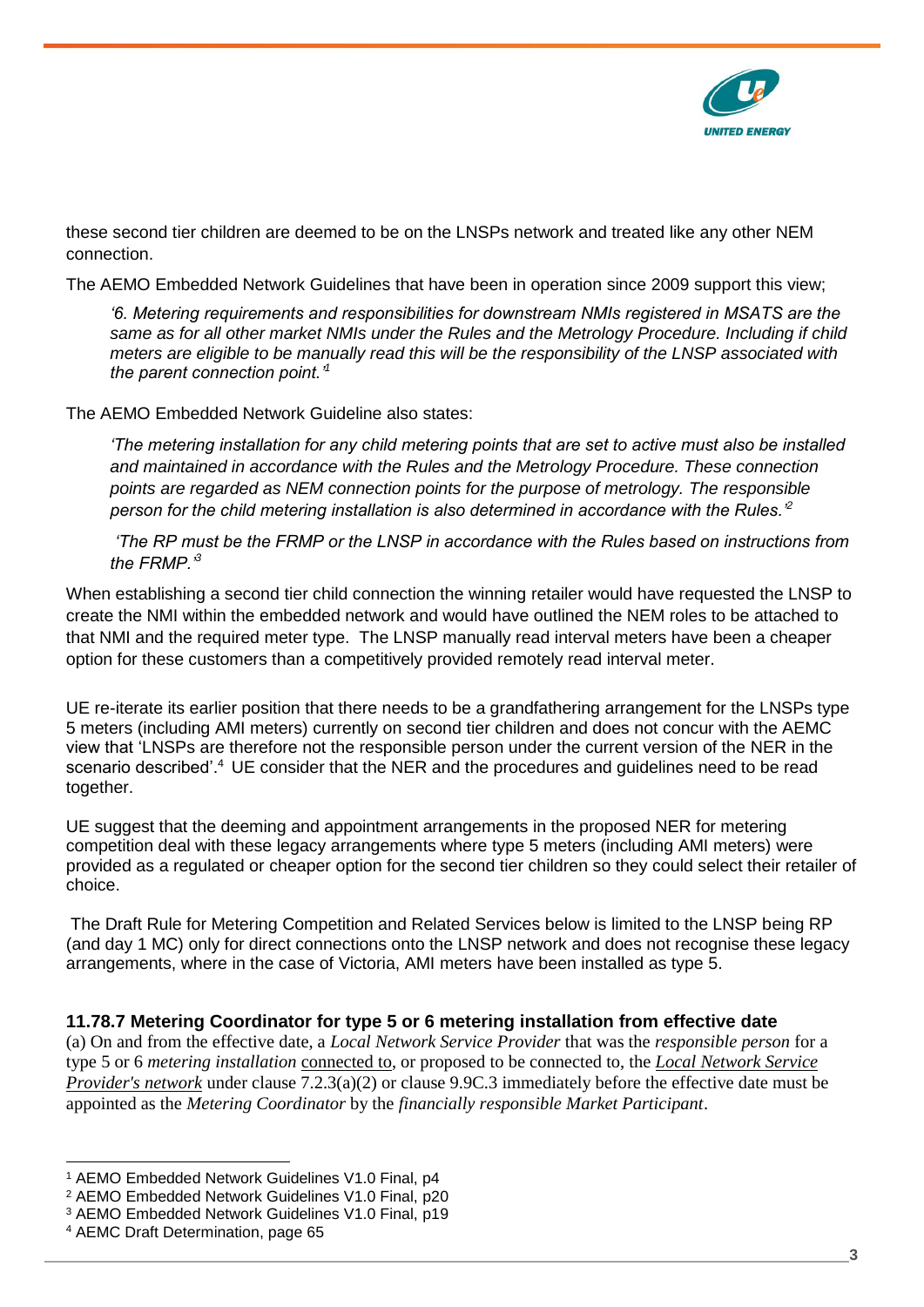

This MC deeming arrangement needs to provide for continuity of the LNSP as the MC where regulated metering has been used on a second tier child in existing ENs at 1 Dec 2017, it also needs to cater for multi –occupant sites where customers are treated like they are directly connected to the LNSP network and have been provided regulated metering prior to 1 Dec 2017 and sometime after 1 Dec 2017 the multi-occupancy is established as an EN. The customers should not lose their ability to continue with the regulated metering because the ENO forces a change in arrangements.

UE recommend that the AEMC in its Final Rule and Determination on metering competition, extend the Chapter 11 deeming and appointment arrangements to apply for these type 5 regulated LNSP metering situations in order to recognise the current arrangements and impacts in existing EN and in newly formed brownfield EN after 1 Dec 2017.

If the AEMC does not provide any transitional arrangements for type 5 metering within the embedded network then the FRMP will need to select a type 4 meter and competitive arrangements to apply on 1 Dec 17 (or on the establishment of a new EN after 1 Dec 2017) with the corresponding changes to the customers retail contract.

## **Embedded Network Definition**

UE support the ENA concerns and proposed changes in relation to the Draft Rule embedded network definition. The embedded network definition needs to include a reference to parent metering at the connection point. This will better recognise that the as drafted arrangements are unclear between multioccupancy where customers are treated as direct connections to the LNSP in terms of NMI allocation and regulated metering selection and these new embedded network rules.

## **NERR Issues**

The AEMC has sought stakeholders views on the issues outlined in Appendix F, their ramifications and the importance or significance of addressing them. The AEMC does not consider that these changes are necessary consequential changes and hence they consider that they are beyond the scope of this rule change. These issues have been around since the commencement of NECF and are not newly created by the creation of the Embedded Network Manager role. We agree with the AEMC view.

The AEMC should not be seeking to limit children's choices by increasing the bar between an authorised retailer offering in an embedded network and an exempt retailer offering. Nor should the NERR be applied to the authorised retailers offering to children with all the corresponding regulatory arrangements etc. How a retailer in this situation quotes a customer (energy only or full retail tariff), how the bill is presented to the customer and choices to differentiate the pricing etc should all be left to the retailer to determine the most acceptable approach for each embedded network situation.

## **AER exempt network service provider guidelines – information requirements**

In this consultation and in the AER exempt network guidelines there is recognition that the embedded network owner/operator has a role to ensure that the LNSP is advised of any life support status for children (regardless of 1<sup>st</sup> or 2<sup>nd</sup> tier status). UE consider that there should be an obligation on the ENO to also advise of all embedded generation capability (size, type etc) within the embedded network to the LNSP.

UE under the Electricity Distribution Code has an obligation to keep a register of all embedded generation located in its area. Further for network planning purposes UE needs to understand all